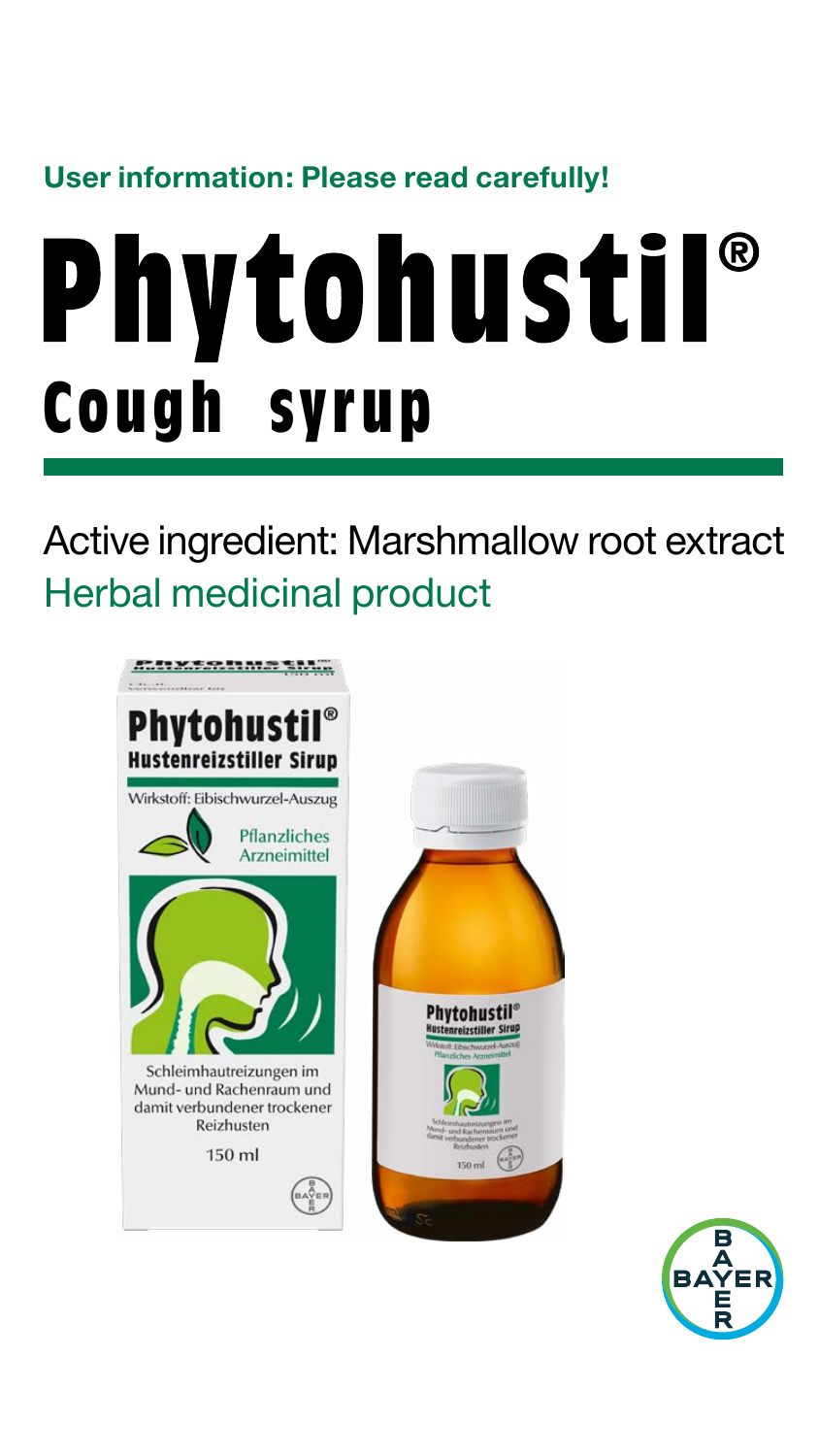## **Content of user information:**

| <b>Indication group and</b>                                      |                       |
|------------------------------------------------------------------|-----------------------|
| areas of application                                             |                       |
| <b>Contraindications</b>                                         | $\blacktriangleright$ |
| <b>Warnings and precautionary</b><br>measures for use            |                       |
| Interactions with other medicinal<br>products and other remedies | $\blacktriangleright$ |
| Dosage, type and duration<br>of application                      | $\blacktriangleright$ |
| <b>Side effects</b>                                              | $\blacktriangleright$ |
| Information about the shelf life<br>of the medicinal product     | $\blacktriangleright$ |
| <b>Composition and other informations</b>                        | ≻                     |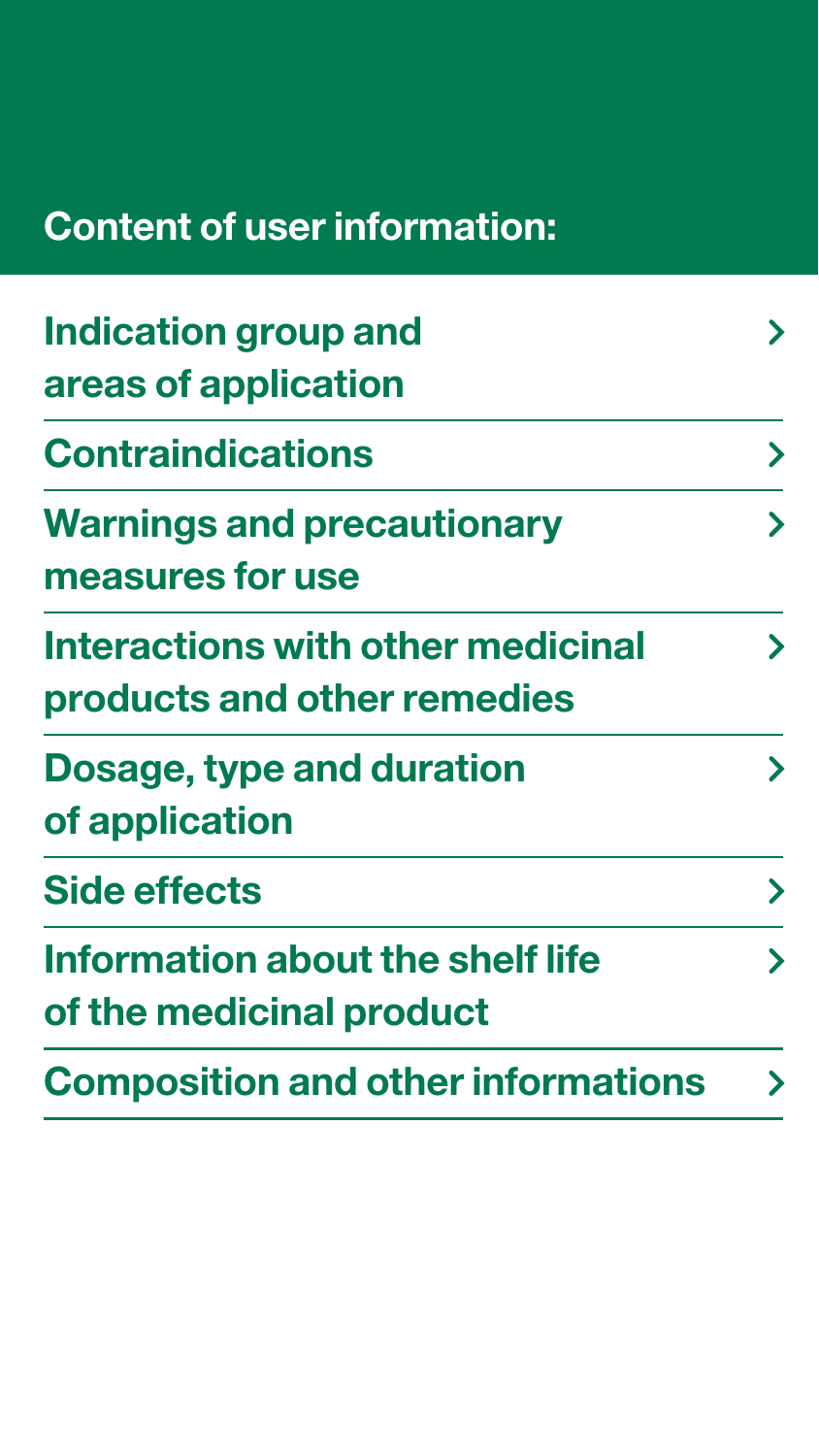#### <span id="page-2-0"></span>**Indication group**

Herbal medicinal product for cold symptoms of the respiratory system

#### **Areas of application**

Mucous membrane irritations in the mouth and throat and the dry cough associated with this.

If symptoms persist for more than three days or recur periodically, as well as fever, consult a doctor.

## **Contraindications**

Phytohustil® cough syrup must not be taken in case of hypersensitivity to marshmallow root, methyl-4-hydroxybenzoate and propyl-4-hydroxybenzoate as well as any of the other ingredients. Phytohustil® cough syrup should not be taken in case of a rare inherited fructose intolerance, a glucose-galactose malabsorption or a saccharase-isomaltase deficiency.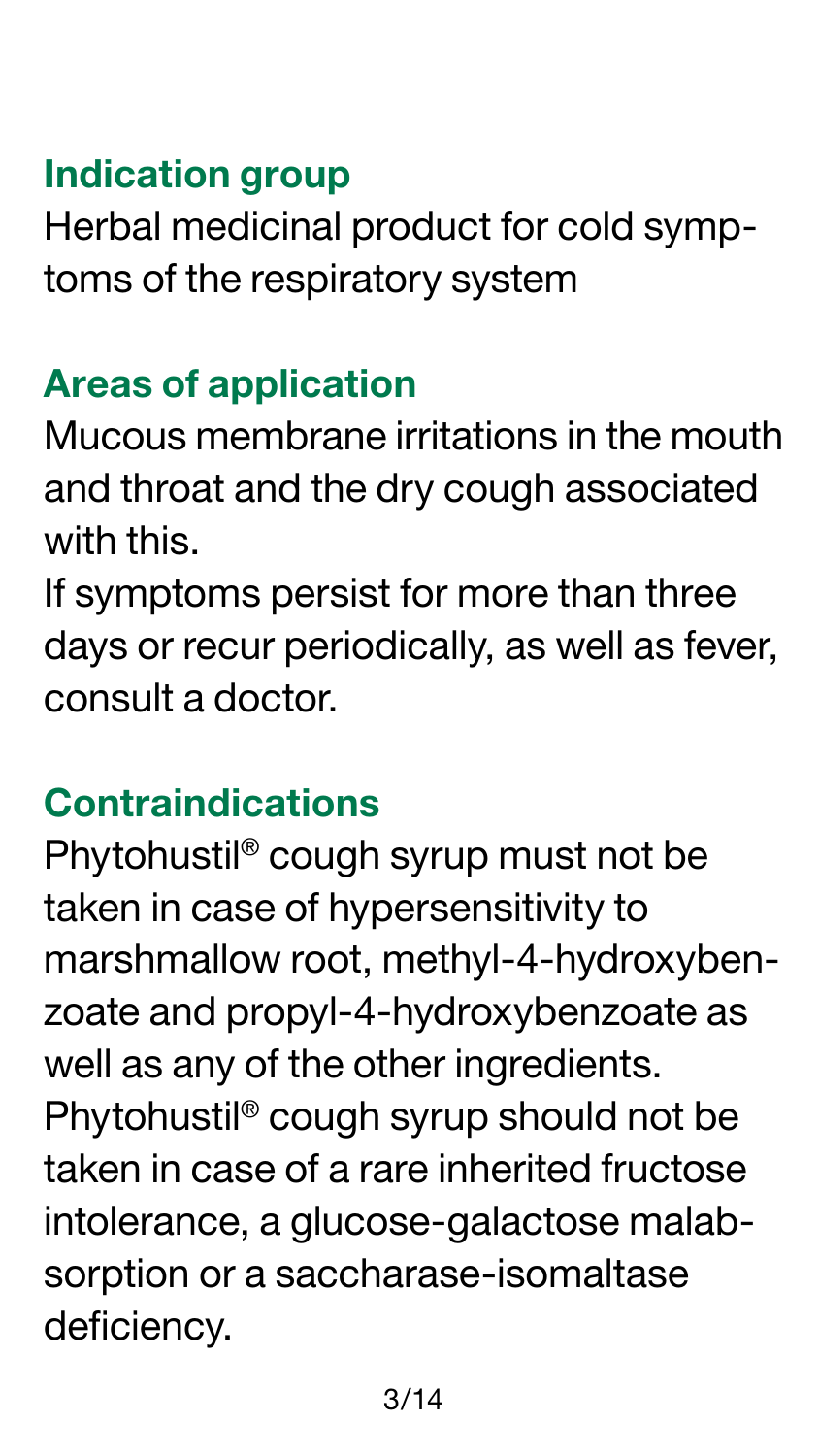# <span id="page-3-0"></span>**Warnings and precautionary measures for use**

During the long-term use of Phytohustil® cough syrup, there have been no spontaneous messages about any harmful effects with regard to pregnancy and breastfeeding. Nevertheless, please consult your doctor before using the product during pregnancy and breastfeeding to be safe.

There is not sufficient research about the use of Phytohustil® cough syrup for children under one year old. For this reason, Phytohustil® cough syrup should not be used for children under one year old. In general, a doctor should be consulted with regard to a cough in children under 3 years.

Phytohustil® cough syrup contains sucrose (sugar). If patients have a known intolerance to sugar, they should only take Phytohustil® cough syrup after consulting a doctor.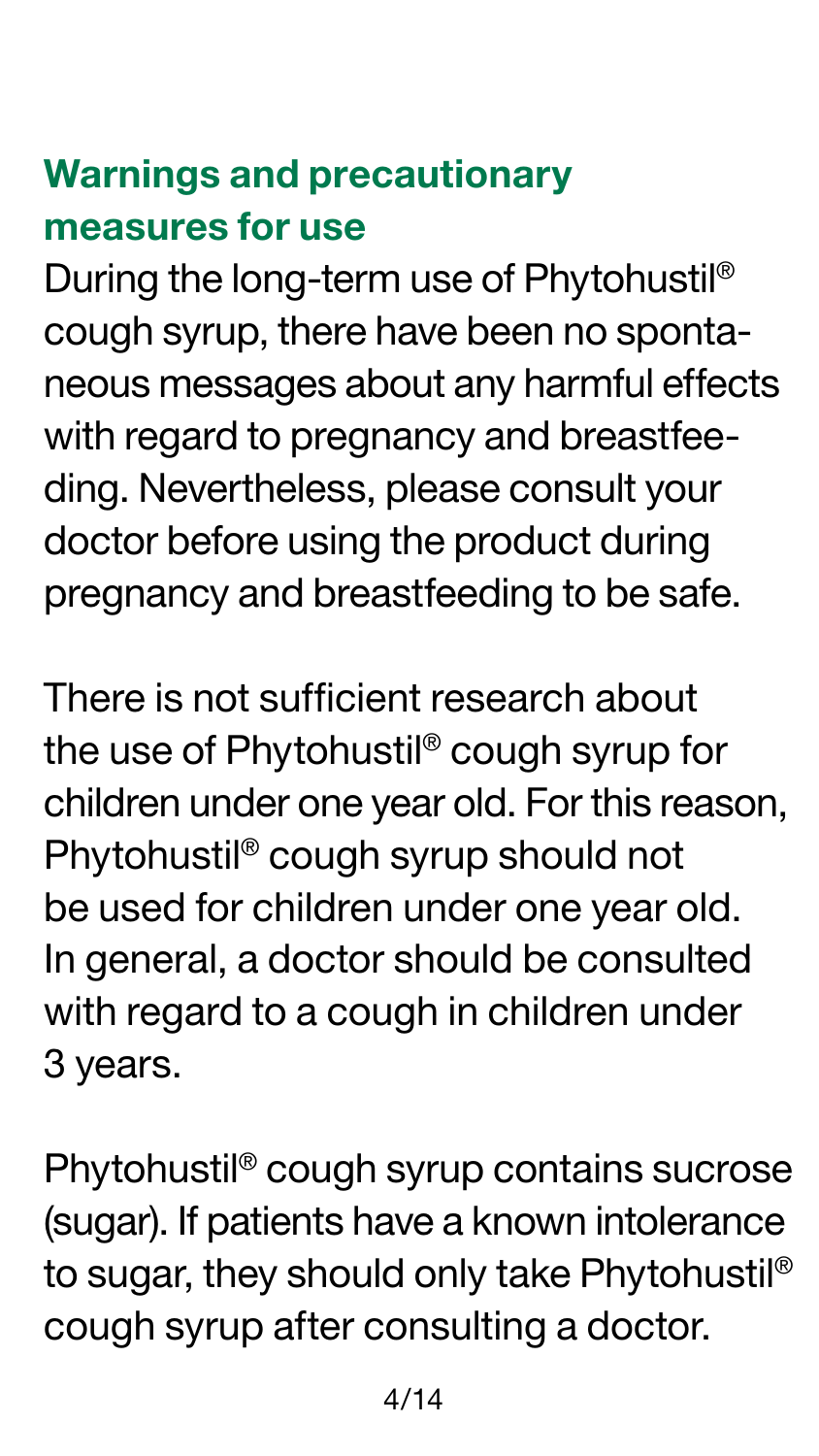<span id="page-4-0"></span>5ml Phytohustil® cough syrup contains 4.2g sucrose (sugar) equivalent to approx. 0.4 bread units. If patients must follow a diabetic diet, this should be considered.

# **Interactions with other medicinal products and other remedies**

The resorption of other medicinal products taken at the same time can be delayed.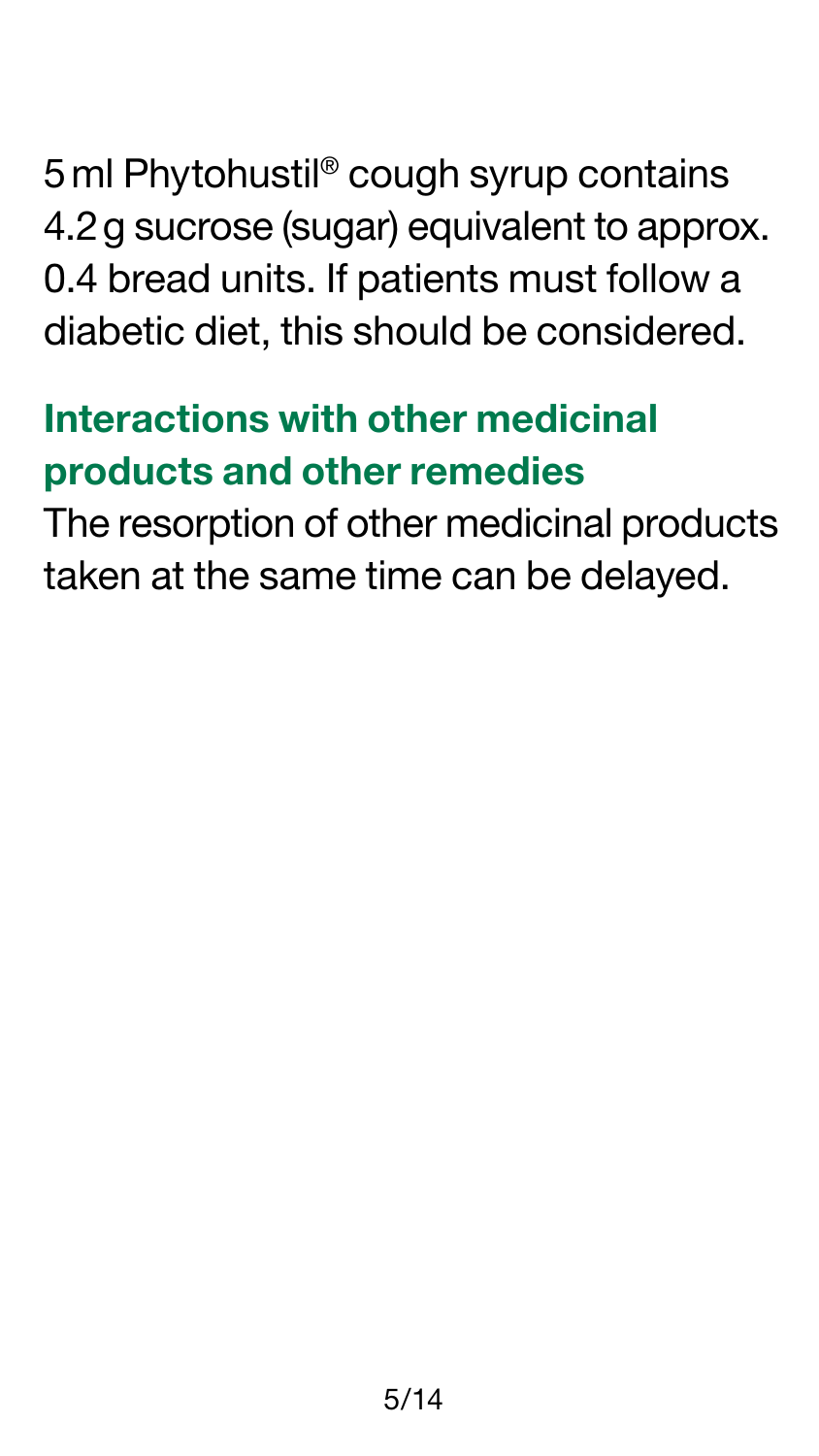# <span id="page-5-0"></span>**Dosage, type and duration of application**

Unless otherwise prescribed, Phytohustil® cough syrup is taken daily by using the measuring cup included as follows:

#### Adults and adolescents

| from 12 years               | 10 ml 3-6 times each |
|-----------------------------|----------------------|
| Children from 6 to 12 years | 5ml 5 times          |
| Children from 3 to 6 years  | 4ml 4 times          |
| Children from 1 to 3 years  | 3ml 4 times          |

Phytohustil® cough syrup can also be taken more frequently if required.

Before swallowing, the syrup should be kept in the mouth and throat area as long as possible.

If possible, do not eat or drink anything for 30 minutes after taking Phytohustil syrup.

The duration of use is generally not limited, but the information in section 'Areas of Application' should be observed.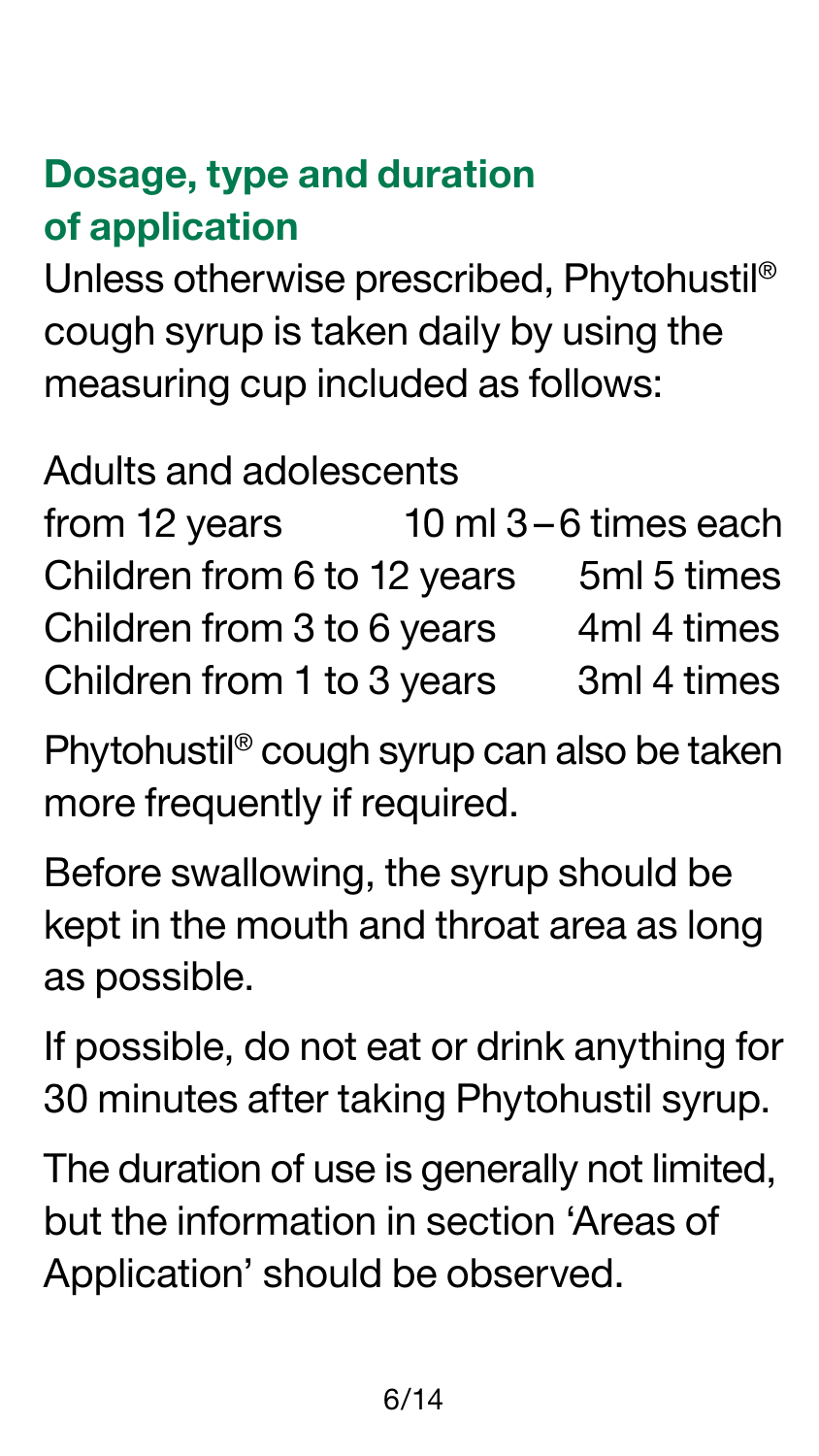# <span id="page-6-0"></span>**Side effects**

Methyl-4-hydroxybenzoate and propyl-4 hydroxy-benzoate can cause hypersensitivity reactions, also late reactions. Furthermore, there might be diarrhea, stomach ache, nausea as well as hypersensitivity reactions like itching, dermatitis.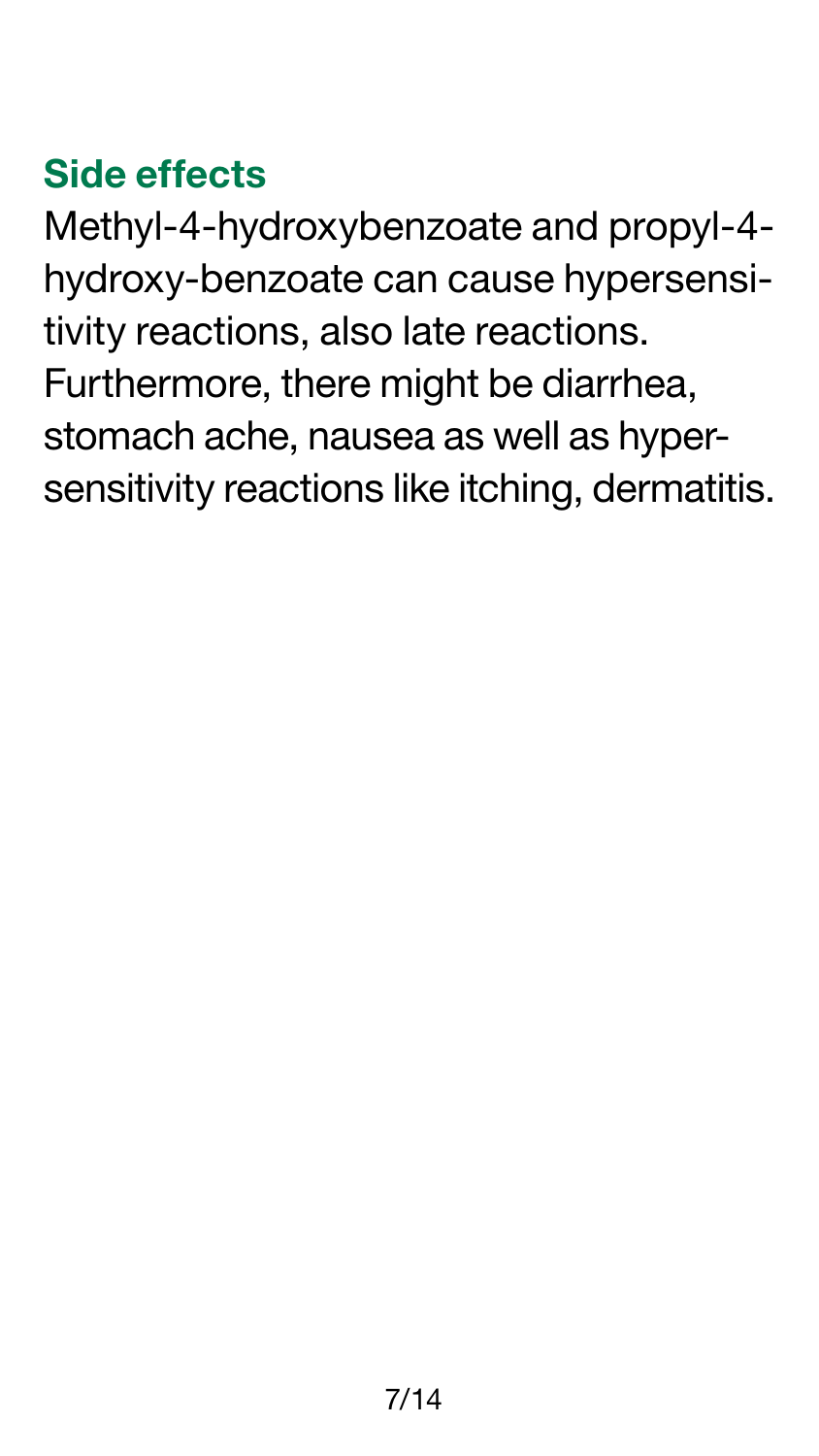# Notification of side effects:

If you notice any side effects, contact your doctor or pharmacist or a medical expert. This also applies to side effects that are not indicated in this package insert. You can also notify the Bundesinstitut für Arzneimittel und Medizinprodukte (Federal Institute for Drugs and Medical Devices in Germany), Department for Pharmacovigilance, Kurt-Georg-Kiesinger Allee 3, D-53175 Bonn,

Website:<https://www.bfarm.de>directly of any side effects. By reporting side effects, you can contribute to more information being provided about the safety of this medicinal product.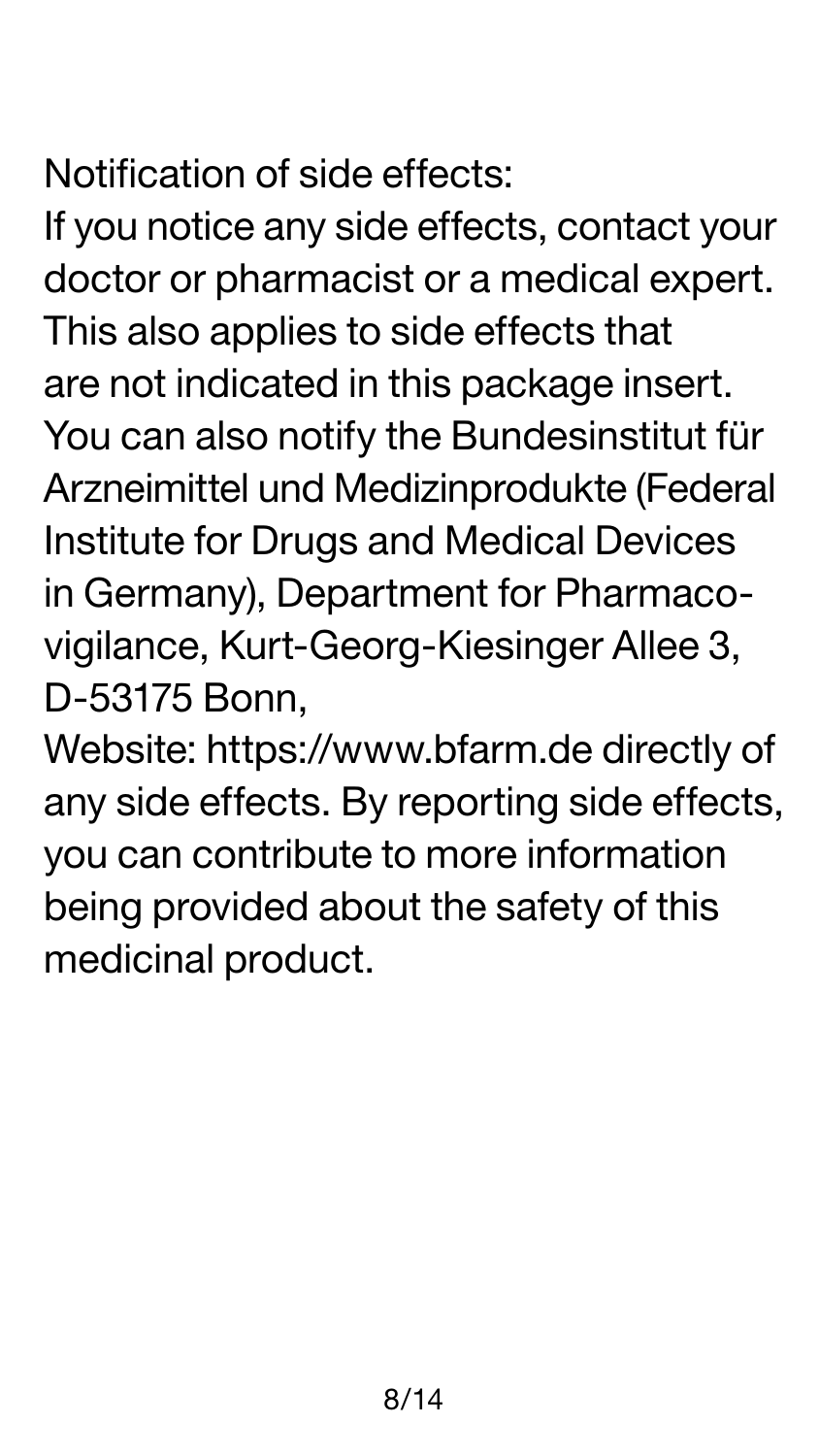# <span id="page-8-0"></span>**Information about the shelf life of the medicinal product**

Do not store at temperatures exceeding +25 °C! Phytohustil® cough syrup must be used within 3 months after opening the repository.

Phytohustil® cough syrup must no longer be used after the expiration date specified on the repository and the outer package.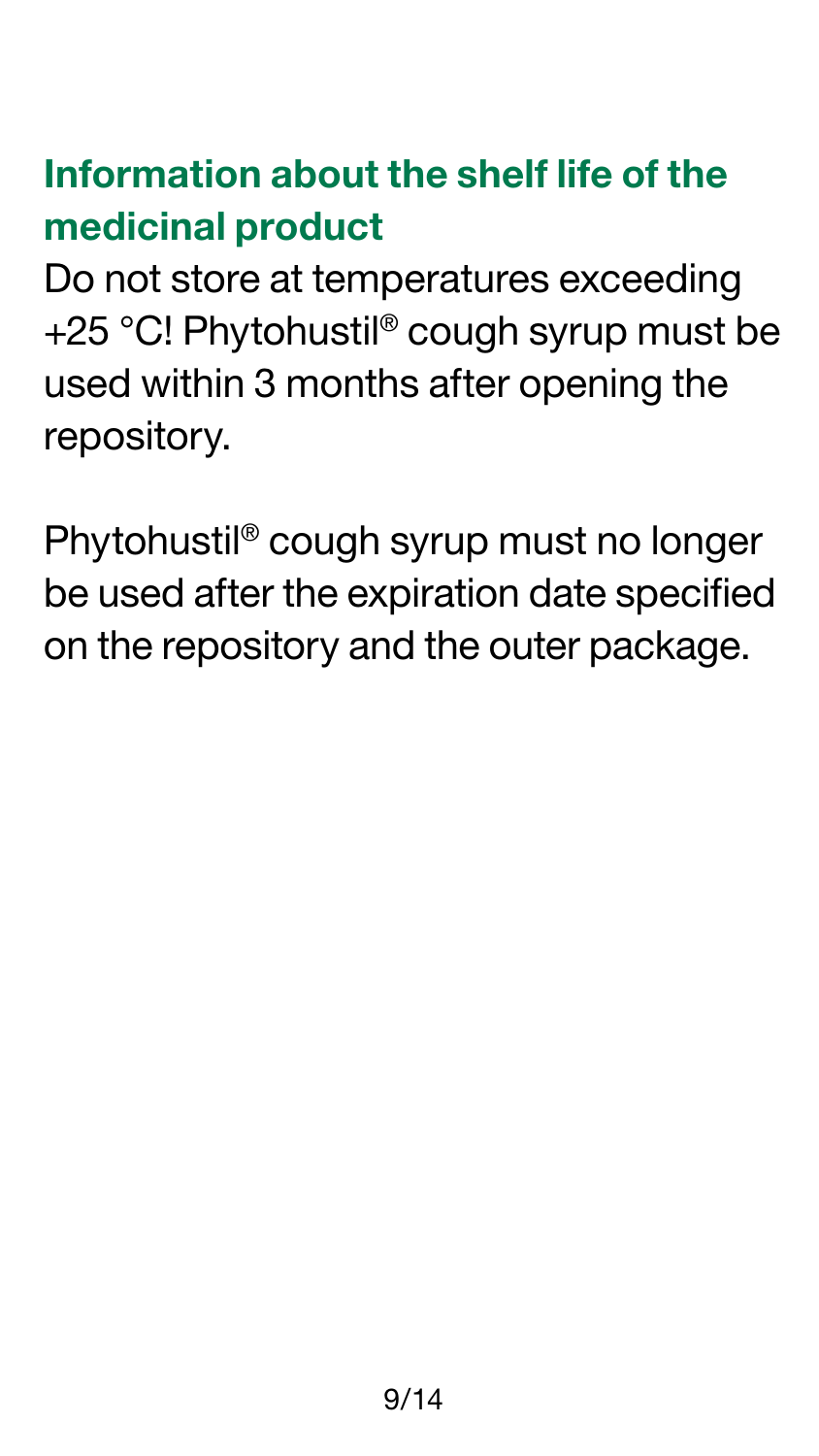#### <span id="page-9-0"></span>**Composition**

100 g (corresponding to 76.44 ml) syrup for ingestion contains the following active ingredient:

Extract from marshmallow root (1 : 19.5- 23.5) 35.61 g (extracting agent: Purified water)

Other ingredients:

Ethanol 90 vol.-% (V/V), methyl-4-hydroxybenzoate (Ph. Eur.), propyl-4-hydroxybenzoate (Ph. Eur.), sucrose (saccharose). The medicinal product contains 1.1 vol.-% alcohol.

#### **Dosage form and content**

Syrup OP with 150 ml syrup for ingestion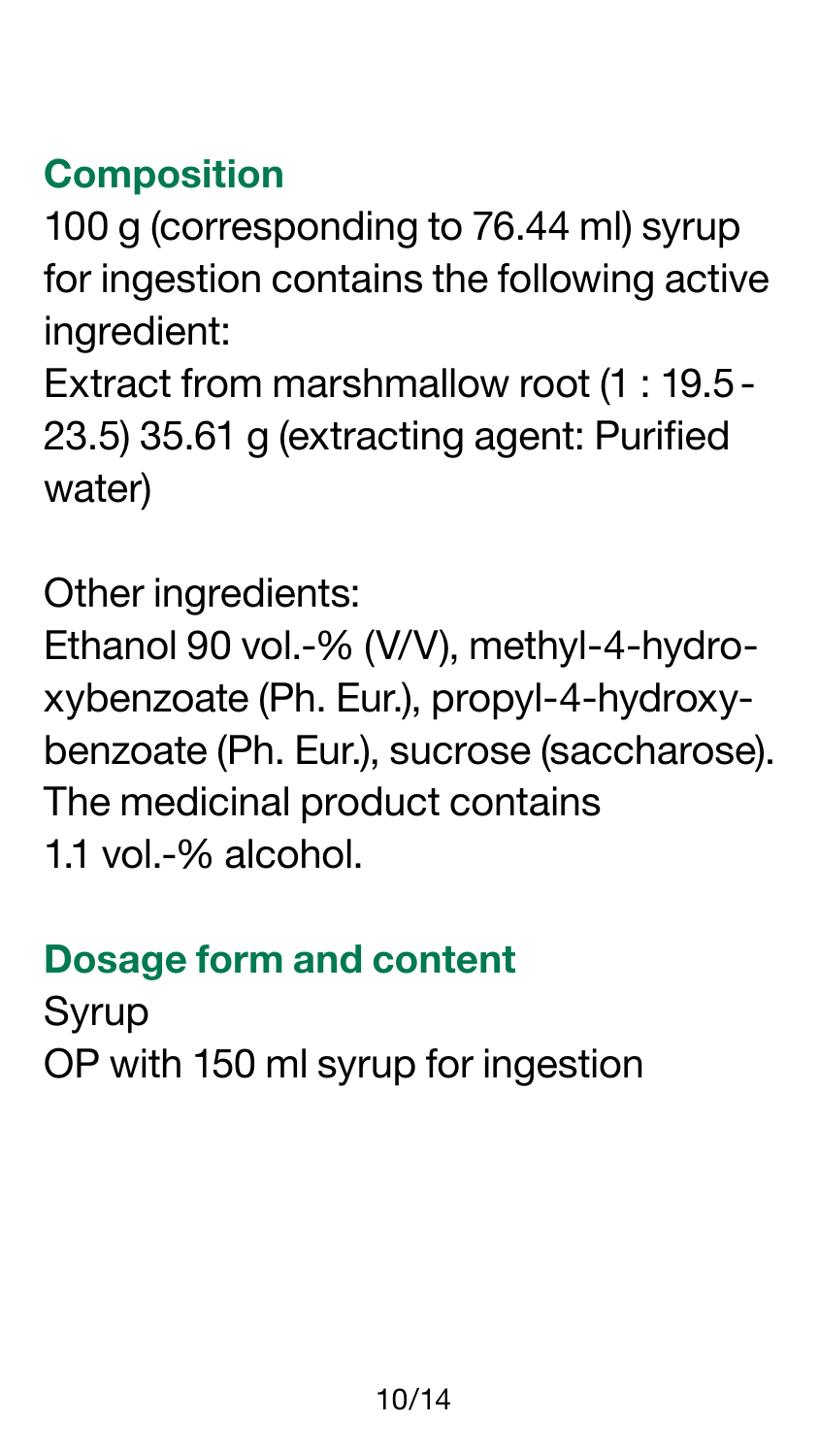# **Pharmaceutical company**

Bayer Vital GmbH Kaiser-Wilhelm-Allee 70 51373 Leverkusen Germany

| Phone: +49 (0)214 30 51 348            |
|----------------------------------------|
| Fax: +49 (0)214 3057209                |
| Email: bayer-vital@bayerhealthcare.com |

#### **Manufacturer**

Steigerwald Arzneimittelwerk GmbH Havelstrafle 5 64295 Darmstadt **Germany** 

## **Information last updated**  May 2017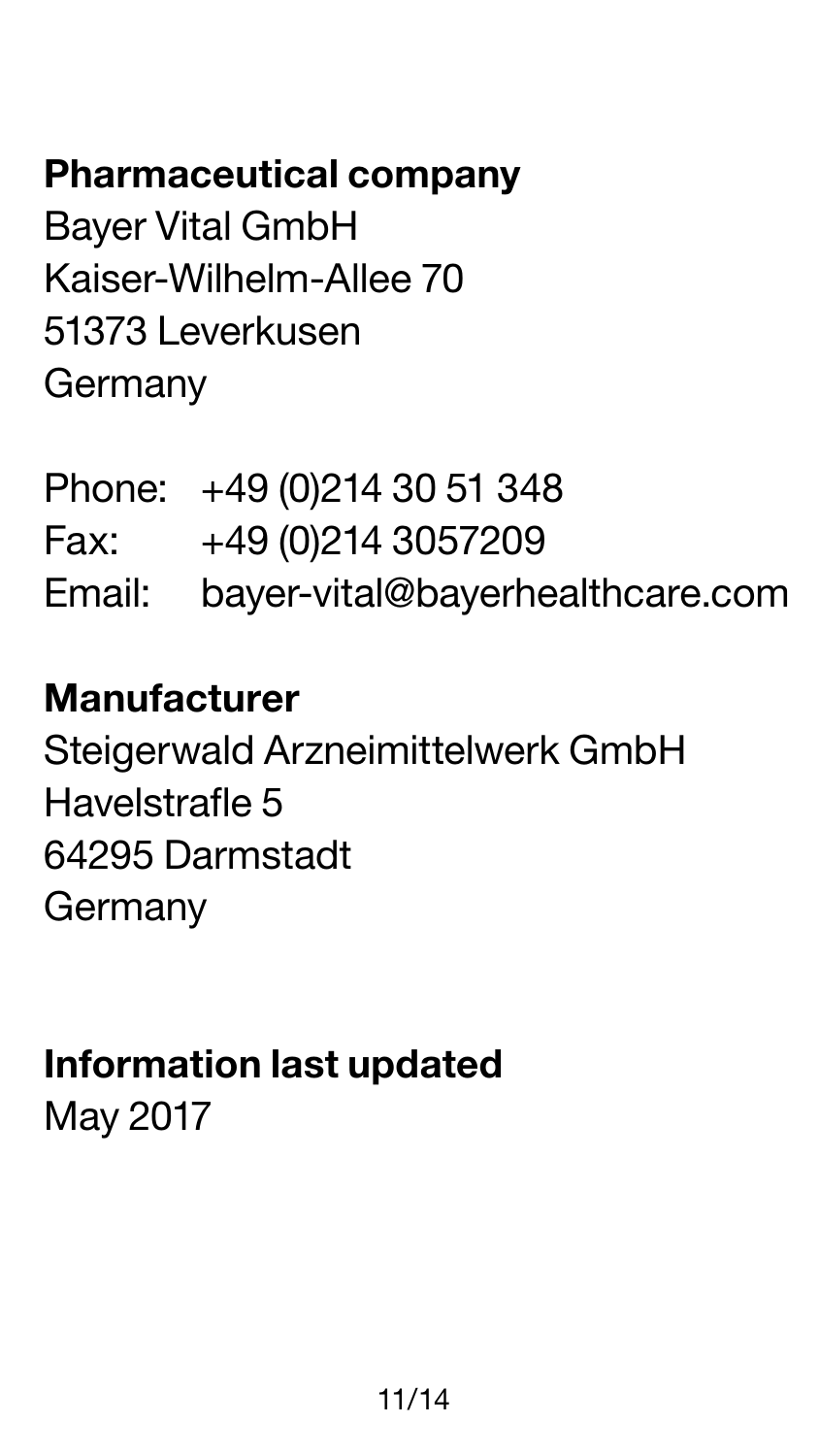# **Keep this medicinal product out of the reach of children!**

#### Over-the-counter Auth. no. 6939102.00.00

A measuring cup is included with this medicinal product. This is a medicinal product, CE 0408 from the manufacturer Kunststoffwerk Kremsmünster GmbH & Co KG, A–4550 Kremsmünster.

## **Valuable information for your health**

#### **Dear patient,**

A common side effect of a cold is mucous membrane irritations in the mouth and throat. In particular at the start of a cold, dry or irritated mucous membranes in the upper respiratory tract often cause a dry cough.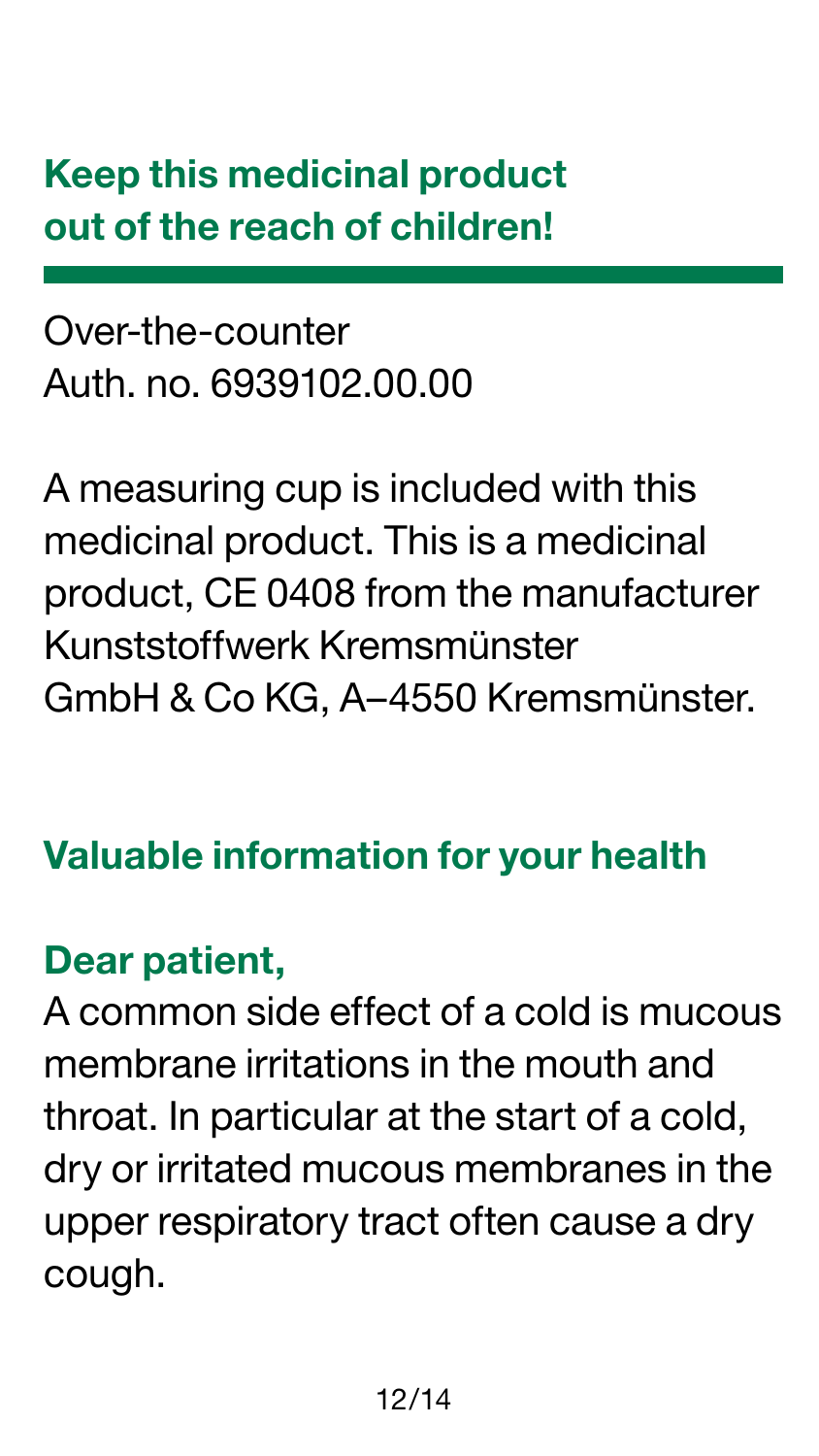The active ingredients from extracts of the marshmallow root (mucilage) can be used to treat common colds that are accompanied by mucous membrane irritations in the mouth and throat.

# **How Phytohustil® cough syrup can help you:**

The marshmallow root extract contained in Phytohustil® soothes the irritated mucous membrane with the mucilage it contains and relieves the irritability by forming a protective layer and keeping the irritant effects away from the mucous membrane. This way, the cause of the cough can be gently alleviated.